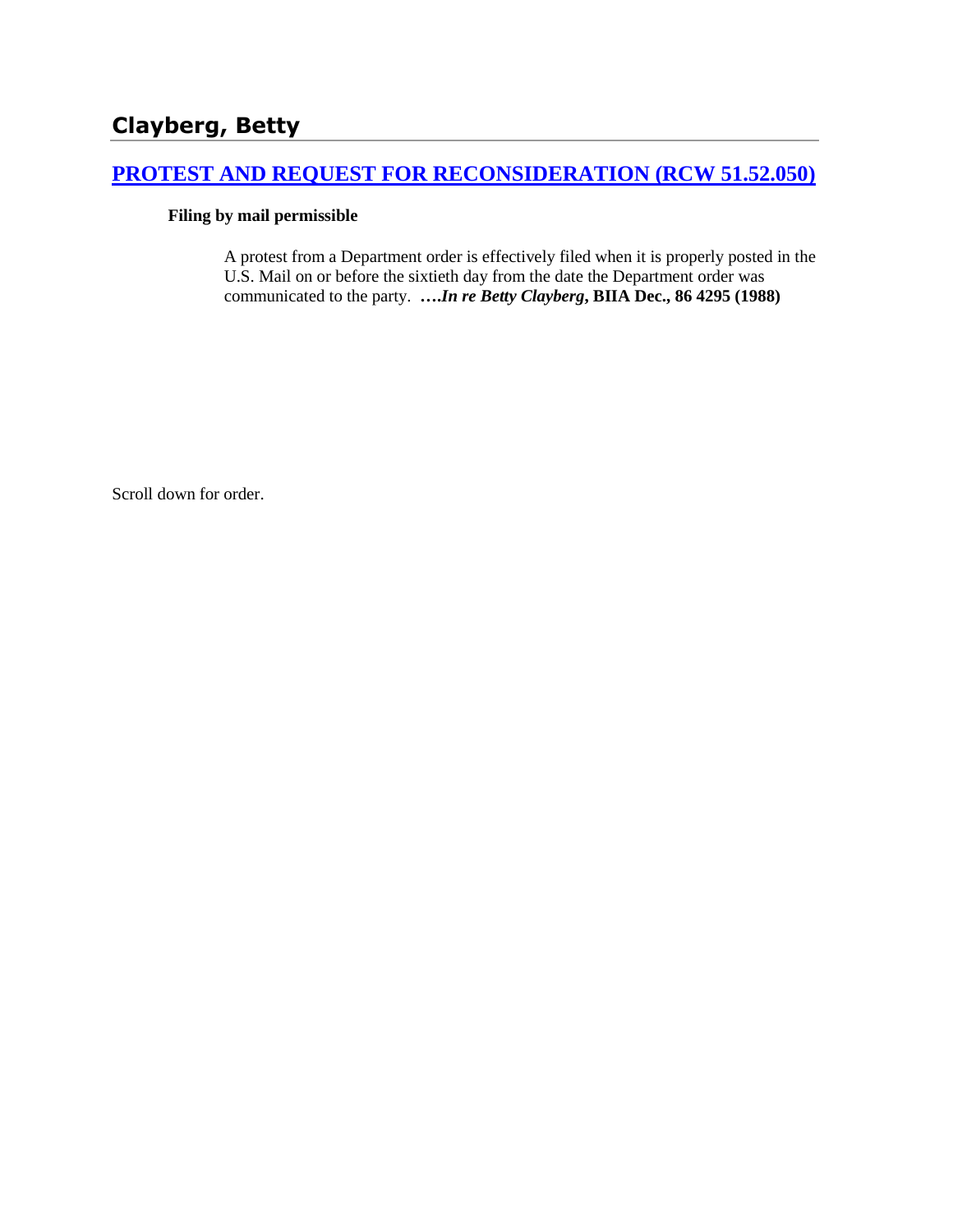### **BEFORE THE BOARD OF INDUSTRIAL INSURANCE APPEALS STATE OF WASHINGTON**

**)**

**IN RE: BETTY L. CLAYBERG ) DOCKET NO. 86 4295**

**CLAIM NO. J-673823 ) DECISION AND ORDER**

APPEARANCES:

Claimant, Betty L. Clayberg, by Kenneth E. Phillipps

Employer, Arrow Machining Co., by Richard Shipp, President

Department of Labor and Industries, by The Attorney General, per Loretta Lopez, Assistant

This is an appeal filed by the claimant on November 26, 1986 from an order of the Department of Labor and Industries dated December 19, 1985 which rejected the claim for industrial insurance benefits because there was no proof of a specific injury at a definite time and place in the course of employment, the claimant's condition was not the result of an industrial injury as defined by the industrial insurance laws, and the claimant's condition was not an occupational disease as contemplated by RCW 51.08.140. The appeal is **DISMISSED FOR LACK OF BOARD JURISDICTION**.

### **DECISION**

Pursuant to RCW 51.52.104 and RCW 51.52.106, this matter is before the Board for review and decision on a timely Petition for Review filed by the claimant to a Proposed Decision and Order issued on September 16, 1987 in which the order of the Department dated December 19, 1985 was affirmed.

The threshold question is whether this Board has jurisdiction to reach the merits of Ms. Clayberg's appeal from the Department order of December 19, 1985. We conclude that we do not, both because claimant's appeal was untimely filed and because the claim is still pending before the Department as a result of claimant's timely protest to the December 19, 1985 order.

With respect to the timeliness of claimant's appeal, we note that the Department order of December 19, 1985 was received by Ms. Clayberg on either December 20 or December 21, 1985. Claimant did not file her notice of appeal from that order until November 26, 1986, long after the sixty day period prescribed by RCW 51.52.060 had elapsed. Accordingly, Ms. Clayberg's appeal was not timely filed.

1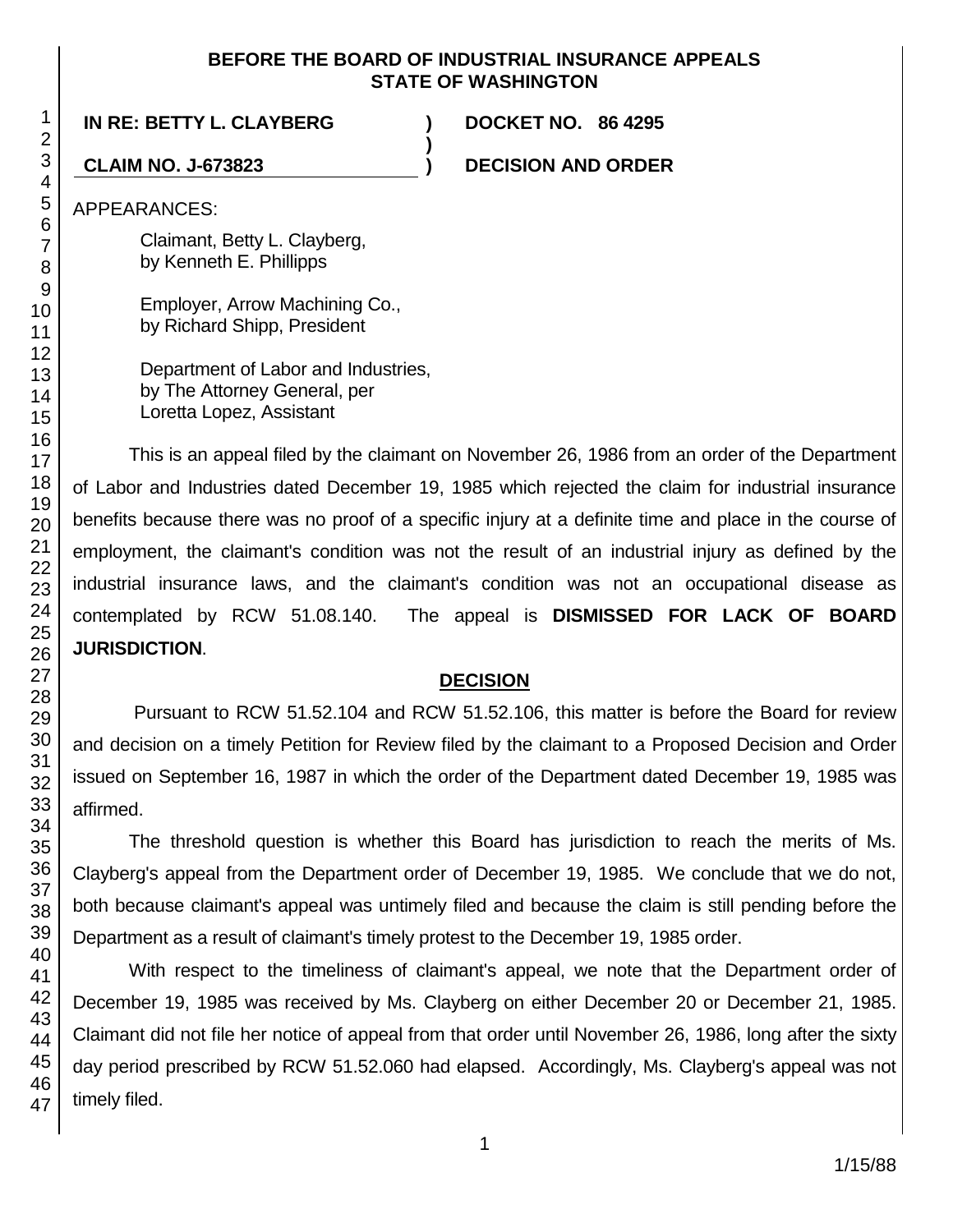In addition, the Department order of December 19, 1985 contained the following standard language: "Any protest or request for reconsideration of this order must be made in writing to the Department of Labor and Industries in Olympia within sixty days. A further appealable order will follow such a request." The Board has consistently held that this standard notice in effect constitutes a legal covenant on the part of the Department to issue a further appealable order should a proper protest be filed. In other words, a timely protest legally precludes the Department order under protest from becoming final and binding. In re Santos Alonzo, BIIA Dec., 56,833 (1981).

A written protest to the Department order of December 19, 1985 was mailed to the Department by the claimant on January 2, 1986. That letter was never received by the Department.

RCW 51.52.050 is silent with respect to how the filing of a protest is perfected. If filing is effectuated by mailing, then Ms. Clayberg's protest was timely filed despite the fact that it was never received by the Department. However, if filing is perfected only upon receipt, the claimant's protest would not be considered timely filed and the Department order of December 19, 1985 rejecting the claim would be final and binding.

For many years prior to 1982 there was an informal procedure before the Department permitting protests and requests for reconsideration. This procedure apparently arose because of the Department's authority, after the issuance of an order, to direct the submission of further evidence or the investigation of further facts under RCW 51.52.060. In filing protests, the parties complied with the time limitations and filing requirements established for notices of appeal to the Board by RCW 51.52.060, which provides in pertinent part:

> "Any worker, beneficiary, employer, or other person aggrieved by an order, decision, or award of the department must, before he or she appeals to the courts, file with the board and the director, by mail or personally, within sixty days from the day on which such copy of such order, decision, or award was communicated to such person, a notice of appeal to the board." (Emphasis added)

Prior to 1982, RCW 51.52.050 read in pertinent part as follows:

"Whenever the department has made any order, decision, or award, it shall promptly serve the worker, beneficiary, employer, or other person affected thereby, with a copy thereof by mail, which shall be addressed to such person at his or her last known address as shown by the records of the department. The copy, in case the same is a final order, decision, or award, shall bear on the same side of the same page on which is found the amount of the award, a statement, set in black faced type of at least ten point body or size, that such final order, decision, or award must be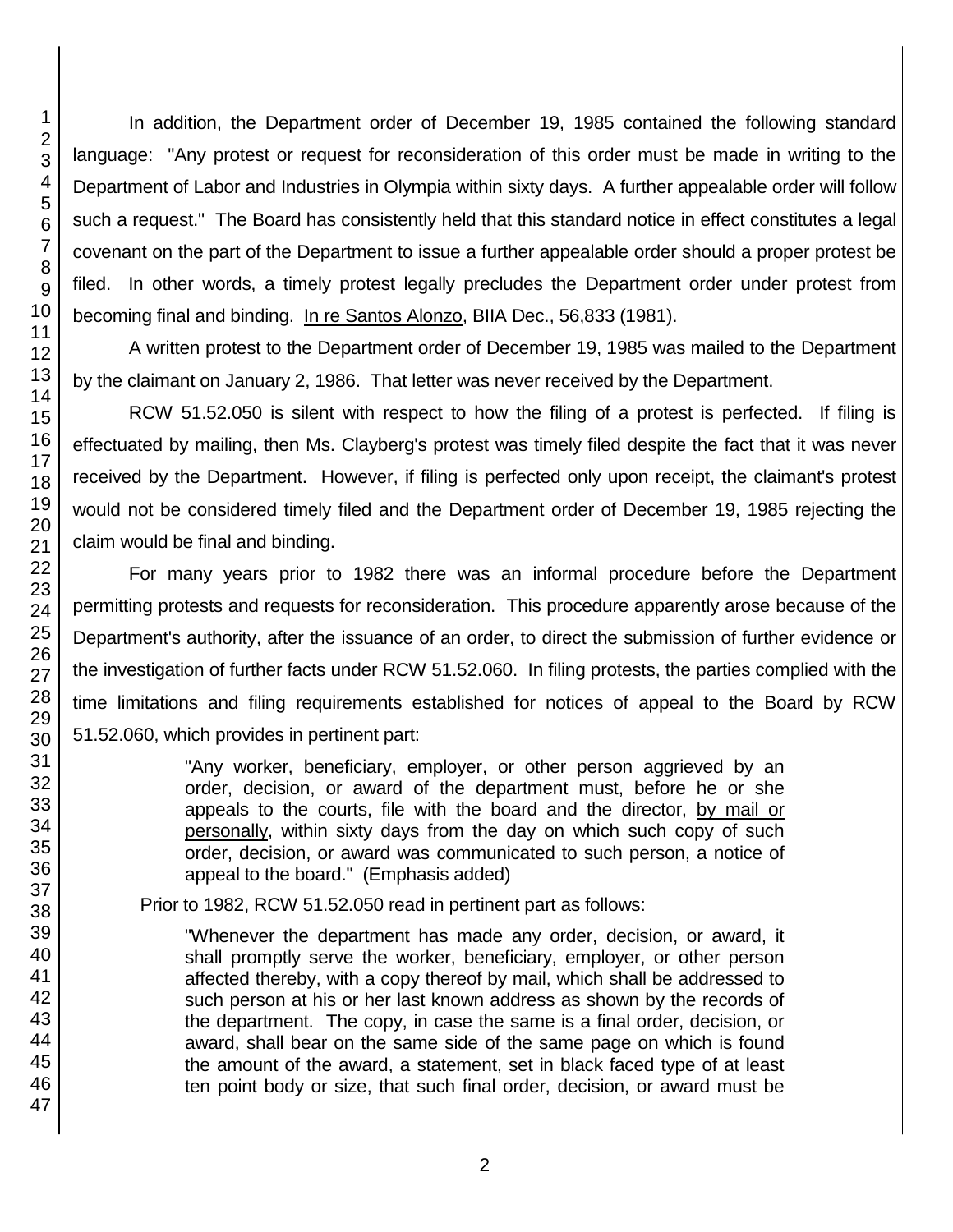appealed to the board, Olympia, within sixty days, or the same shall become final".

By Laws of 1982, Ch. 109 ] 4, RCW 51.52.050 was amended as follows to explicitly include the de facto protest procedure:

> "Whenever the department has made any order, decision or award, it shall promptly serve the worker, beneficiary, employer, or other person affected thereby, with a copy thereof by mail, which shall be addressed to such person at his or her last known address as shown by the records of the department. The copy, in case the same is a final order, decision, or award, shall bear on the same side of the same page on which is found the amount of the award, a statement, set in black faced type of at least ten point body or size, that such final order, decision, or award ((must be appealed to the board, Olympia, within sixty days, or the same shall become final)) shall become final within sixty days from the date the order is communicated to the parties unless a written request for reconsideration is filed with the department of labor and industries, Olympia, or an appeal is filed with the board of industrial insurance appeals, Olympia.

In codifying the de facto protest procedure in 1982, the Legislature did not specify how the filing of a protest was to be effectuated. RCW 51.52.050 does provide that the parties are to be notified of their right to file a protest in the same language as they are notified of their right to file an appeal with the Board. In addition, from a reading of RCW 51.52.050 and 51.52.060 in conjunction, it is clear that either a protest or a notice of appeal to the Board can be filed with the Department. Thus the requirements for effectuating the filing of a protest should be the same as those for a notice of appeal.

RCW 51.52.060 permits the filing of a notice of appeal with the Department or with the Board "by mail or personally." The Board has consistently interpreted that language to mean that the filing of a notice of appeal is effectuated by mailing. In re Harold Francis, BIIA Dec., 68,154 (1985).

By the same token, we believe consistency dictates that the filing of a protest is effectuated by mailing. We therefore conclude that Ms. Clayberg's protest to the Department order of December 19, 1985, mailed on January 2, 1986, was timely filed. Thus, as a matter of law, this claim is still pending a final determination before the Department.

Accordingly, the appeal filed by the claimant on November 26, 1986, is dismissed for lack of Board jurisdiction. The claim is returned to the Department for further administrative action and adjudication and for the issuance of a further appealable order. The transcript of proceedings before this Board will be available to the Department for its consideration as part of such further administration and adjudication of this claim.

1